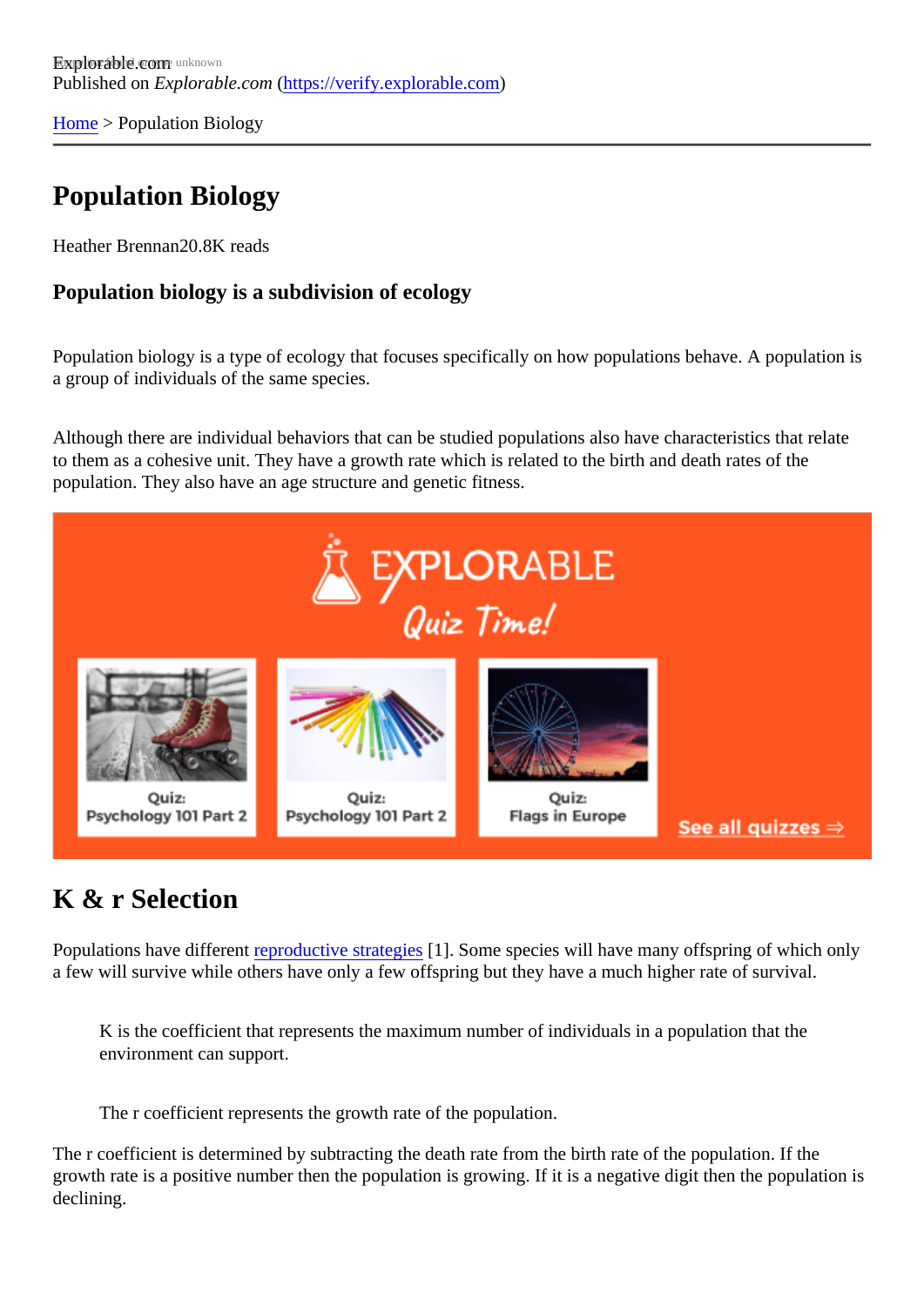A population is described as r selected if the emphasis is on rapid reproduction to take advantage of good conditions. These species tend to produce a lot of offspring at a time, with little parental care, high death rate of juveniles (ie few individuals survive to reproduce), and generally short life spans. They live in conditions that can be quite unpredictable due to environmental conditions. Examples of r selected species include frogs, many insects, and many rodents.

K selected populations tend to grow to slowly fill a more stable environment's capacity. K selected organisms generally have fewer offspring but more offspring survive to maturity. They may provide more parental care than r selected species. K selected species are often larger animals and live longer lives.

Examples of K selected species include:

- humans
- apes
- elephants
- parrots
- whales

Some species exhibit characteristics of both r and K selected species. For example turtles lay many eggs provide little parental care. Few turtles survive to maturity but those that do tend to live very long lives and reproduce often.

# Environmental Factors Affecting Population

Populations are affected by density-dependent and density-independicatmental factors[1].

#### Density-independent factors

Density-independent factors includes things like weather, interference by man in the form of habitat destruction or poisons.

These are things that affect the population regardless of its size at the time of occurrence. They tend to ca fluctuations but do not control population growth, unless of course they completely eliminate the population

### Density-dependent factors

Density-dependent factors are things that are more likely to happen when the population density peaks.

They include things like diseases, insufficient food and starvation, increase in predator population (due to increase in food supply) leading to increased predation rates, and stress and crowding factors which can lower birth rates. These elements often control population density. The environment can only support a given number of individuals. When the population grows beyond that level, those factors will kick in and lower the population level again.

### Hardy-Weinberg Population Law

[The Hardy-Weinberg princip](http://users.rcn.com/jkimball.ma.ultranet/BiologyPages/H/Hardy_Weinberg.html)l<sup>2</sup> states that gene frequencies and genotype ratios will remain constant in a randomly-bred population. This principle ceases to apply to a population under the following conditions:

- Non-random mating occurs
- Genetic drift occurs